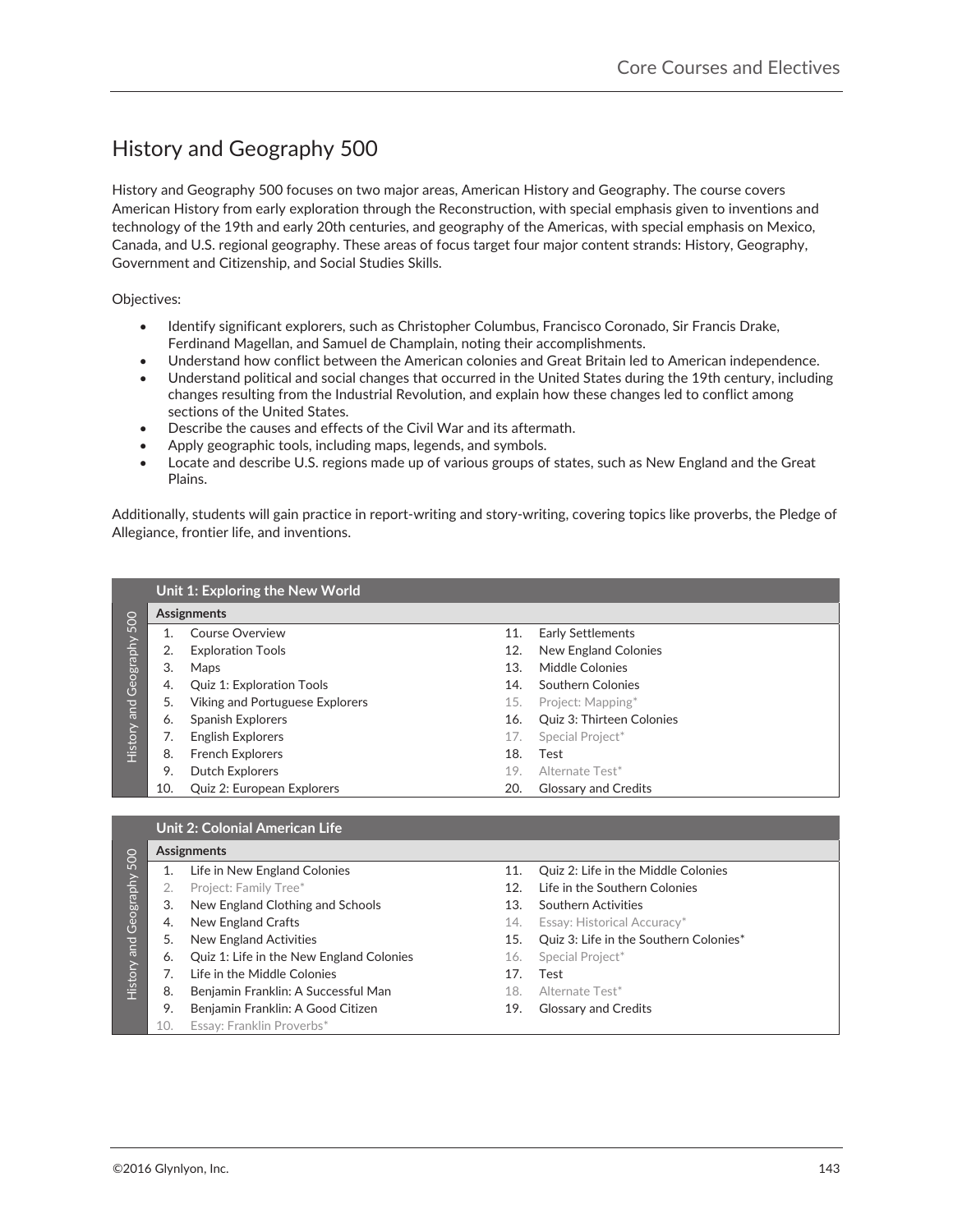| 500                          |     | <b>Assignments</b>           |     |                               |  |  |  |
|------------------------------|-----|------------------------------|-----|-------------------------------|--|--|--|
|                              |     | A Search for Freedom         | 11. | Quiz 3: A New Nation          |  |  |  |
|                              | 2.  | Problems with England        | 12. | Democracy                     |  |  |  |
|                              | 3.  | Quiz 1: A Search for Freedom | 13. | Project: Pledge of Allegiance |  |  |  |
|                              | 4.  | War of Independence          | 14. | Report: Government Leaders*   |  |  |  |
| <b>History and Geography</b> | 5.  | Independence Declared        | 15. | Quiz 4: Democracy             |  |  |  |
|                              | 6.  | A Turning Point Reached      | 16. | Special Project*              |  |  |  |
|                              |     | Essay: Revolutionary War*    | 17. | Test                          |  |  |  |
|                              | 8.  | Quiz 2: War of Independence  | 18. | Alternate Test*               |  |  |  |
|                              | 9.  | <b>Victory Declared</b>      | 19. | <b>Glossary and Credits</b>   |  |  |  |
|                              | 10. | A New Nation                 |     |                               |  |  |  |
|                              |     |                              |     |                               |  |  |  |

|             | Assignments |                                           |     |                                          |  |  |
|-------------|-------------|-------------------------------------------|-----|------------------------------------------|--|--|
| 500         |             | The Louisiana Purchase                    | 12. | Project: Living on the Frontier          |  |  |
|             |             | Project: Colonies Map*                    | 13. | Quiz 2: Life on the Frontier             |  |  |
| Geography   | 3.          | The War of 1812                           | 14. | Problems Between the North and the South |  |  |
|             | 4.          | Project: Star Spangled Banner*            | 15. | A Great Nation Divided by War            |  |  |
| <b>Pure</b> | 5.          | Expansion from Sea to Sea                 | 16. | The Aftermath of the Civil War           |  |  |
|             | 6.          | Project: Map of the United States*        | 17. | Report: Colonial Perspective*            |  |  |
|             |             | Project: America the Beautiful*           | 18. | Quiz 3: A Great Nation Divided by War    |  |  |
| History     | 8.          | Essay: Current Event*                     | 19. | Special Project*                         |  |  |
|             | 9.          | Quiz 1: Expansion from Sea to Sea         | 20. | Test                                     |  |  |
|             | 10.         | New England, Middle and Southern Colonies | 21. | Alternate Test*                          |  |  |
|             | 11.         | Life on the Frontier                      | 22. | <b>Glossary and Credits</b>              |  |  |

|                  |    | Unit 5: The United States Becomes a World Leader |     |                                      |  |  |  |
|------------------|----|--------------------------------------------------|-----|--------------------------------------|--|--|--|
| 500<br>Geography |    | <b>Assignments</b>                               |     |                                      |  |  |  |
|                  |    | Inventions and New Ideas                         | 9.  | Immigration and Urbanization         |  |  |  |
|                  |    | Development of Power                             | 10. | Essay: Biography                     |  |  |  |
|                  | 3. | <b>Modern Explorations</b>                       |     | Essay: Government Money*             |  |  |  |
| <b>lar</b>       | 4. | Essay: Conservation*                             | 12. | Quiz 3: Immigration and Urbanization |  |  |  |
|                  |    | Quiz 1: Inventions and New Ideas                 | 13. | Special Project*                     |  |  |  |
| History          | 6. | Industrialization                                | 14. | Test                                 |  |  |  |
|                  |    | <b>Power Struggles</b>                           | 15. | Alternate Test*                      |  |  |  |
|                  | 8. | <b>Ouiz 2: Industrialization</b>                 | 16. | <b>Glossary and Credits</b>          |  |  |  |

|                           |                             | <b>Assignments</b>                                 |     |                                              |  |  |  |  |
|---------------------------|-----------------------------|----------------------------------------------------|-----|----------------------------------------------|--|--|--|--|
|                           | 1.                          | A Search for Freedom                               | 11. | Quiz 3: A New Nation                         |  |  |  |  |
| History and Geography 500 | 2.                          | Problems with England                              | 12. | Democracy                                    |  |  |  |  |
|                           | 3.                          | Quiz 1: A Search for Freedom                       | 13. | Project: Pledge of Allegiance                |  |  |  |  |
|                           | 4.                          | War of Independence                                | 14. | Report: Government Leaders*                  |  |  |  |  |
|                           | 5.                          | Independence Declared                              | 15. | Quiz 4: Democracy                            |  |  |  |  |
|                           | 6.                          | A Turning Point Reached                            | 16. | Special Project*                             |  |  |  |  |
|                           | 7.                          | Essay: Revolutionary War*                          | 17. | Test                                         |  |  |  |  |
|                           | 8.                          | Quiz 2: War of Independence                        | 18. | Alternate Test*                              |  |  |  |  |
|                           | 9.                          | <b>Victory Declared</b>                            | 19. | <b>Glossary and Credits</b>                  |  |  |  |  |
|                           | 10.                         | A New Nation                                       |     |                                              |  |  |  |  |
|                           |                             |                                                    |     |                                              |  |  |  |  |
|                           |                             |                                                    |     |                                              |  |  |  |  |
|                           |                             | <b>Unit 4: New Lands and Troubled Times</b>        |     |                                              |  |  |  |  |
|                           |                             | Assignments                                        |     |                                              |  |  |  |  |
| History and Geography 500 | 1.                          | The Louisiana Purchase                             | 12. | Project: Living on the Frontier              |  |  |  |  |
|                           | 2.                          | Project: Colonies Map*                             | 13. | Quiz 2: Life on the Frontier                 |  |  |  |  |
|                           | 3.                          | The War of 1812                                    | 14. | Problems Between the North and the South     |  |  |  |  |
|                           | 4.                          | Project: Star Spangled Banner*                     | 15. | A Great Nation Divided by War                |  |  |  |  |
|                           | 5.                          | Expansion from Sea to Sea                          | 16. | The Aftermath of the Civil War               |  |  |  |  |
|                           | 6.                          | Project: Map of the United States*                 | 17. | Report: Colonial Perspective*                |  |  |  |  |
|                           | 7.                          | Project: America the Beautiful*                    | 18. | Quiz 3: A Great Nation Divided by War        |  |  |  |  |
|                           | 8.                          | Essay: Current Event*                              | 19. | Special Project*                             |  |  |  |  |
|                           |                             |                                                    | 20. | Test                                         |  |  |  |  |
|                           | 9.                          | Quiz 1: Expansion from Sea to Sea                  |     |                                              |  |  |  |  |
|                           | 10.                         | New England, Middle and Southern Colonies          | 21. | Alternate Test*                              |  |  |  |  |
|                           | 11.                         | Life on the Frontier                               | 22. | <b>Glossary and Credits</b>                  |  |  |  |  |
|                           |                             |                                                    |     |                                              |  |  |  |  |
|                           |                             | Unit 5: The United States Becomes a World Leader   |     |                                              |  |  |  |  |
| History and Geography 500 |                             | <b>Assignments</b>                                 |     |                                              |  |  |  |  |
|                           | 1.                          | Inventions and New Ideas                           | 9.  | Immigration and Urbanization                 |  |  |  |  |
|                           | 2.                          | Development of Power                               | 10. | Essay: Biography                             |  |  |  |  |
|                           | 3.                          | Modern Explorations                                | 11. | Essay: Government Money*                     |  |  |  |  |
|                           | 4.                          | Essay: Conservation*                               | 12. | Quiz 3: Immigration and Urbanization         |  |  |  |  |
|                           | 5.                          | Quiz 1: Inventions and New Ideas                   | 13. | Special Project*                             |  |  |  |  |
|                           | 6.                          | Industrialization                                  | 14. | Test                                         |  |  |  |  |
|                           | 7.                          | <b>Power Struggles</b>                             | 15. | Alternate Test*                              |  |  |  |  |
|                           | 8.                          | Quiz 2: Industrialization                          | 16. | <b>Glossary and Credits</b>                  |  |  |  |  |
|                           |                             |                                                    |     |                                              |  |  |  |  |
|                           |                             | Unit 6: United By Transportation and Communication |     |                                              |  |  |  |  |
|                           |                             |                                                    |     |                                              |  |  |  |  |
|                           |                             | Assignments                                        |     |                                              |  |  |  |  |
|                           | 1.                          | Progress of Transportation in Early America        | 12. | <b>Printed and Postal Communication</b>      |  |  |  |  |
|                           | 2.                          | <b>Land Transportation</b>                         | 13. | <b>Electronic Communication</b>              |  |  |  |  |
|                           | 3.                          | <b>Water Transportation</b>                        | 14. | Essay: Skit*                                 |  |  |  |  |
|                           | 4.                          | Quiz 1: The Progress of Transportation in Early    | 15. | Modern Communication and the Government      |  |  |  |  |
| History and Geography 500 |                             | America                                            | 16. | Essay: Inventions                            |  |  |  |  |
|                           | 5.                          | Essay: Family Travel*                              | 17. | Quiz 3: The Progress of Communication in the |  |  |  |  |
|                           | 6.                          | Steamboat and Rail Transportation                  |     | <b>United States</b>                         |  |  |  |  |
|                           | 7.                          | Essay: Tom Thumb*                                  | 18. | Special Project*                             |  |  |  |  |
|                           | 8.                          | Progress of Transportation After 1800              | 19. | Test                                         |  |  |  |  |
|                           | 9.                          | Air Transportation                                 | 20. | Alternate Test*                              |  |  |  |  |
|                           | 10.                         | Quiz 2: The Progress of Transportation After 1800  | 21. | <b>Glossary and Credits</b>                  |  |  |  |  |
|                           | 11.                         | Progress of Communication in America               |     |                                              |  |  |  |  |
|                           |                             |                                                    |     |                                              |  |  |  |  |
|                           |                             |                                                    |     |                                              |  |  |  |  |
|                           |                             |                                                    |     |                                              |  |  |  |  |
|                           |                             |                                                    |     |                                              |  |  |  |  |
|                           |                             |                                                    |     |                                              |  |  |  |  |
|                           | ©2016 Glynlyon, Inc.<br>144 |                                                    |     |                                              |  |  |  |  |